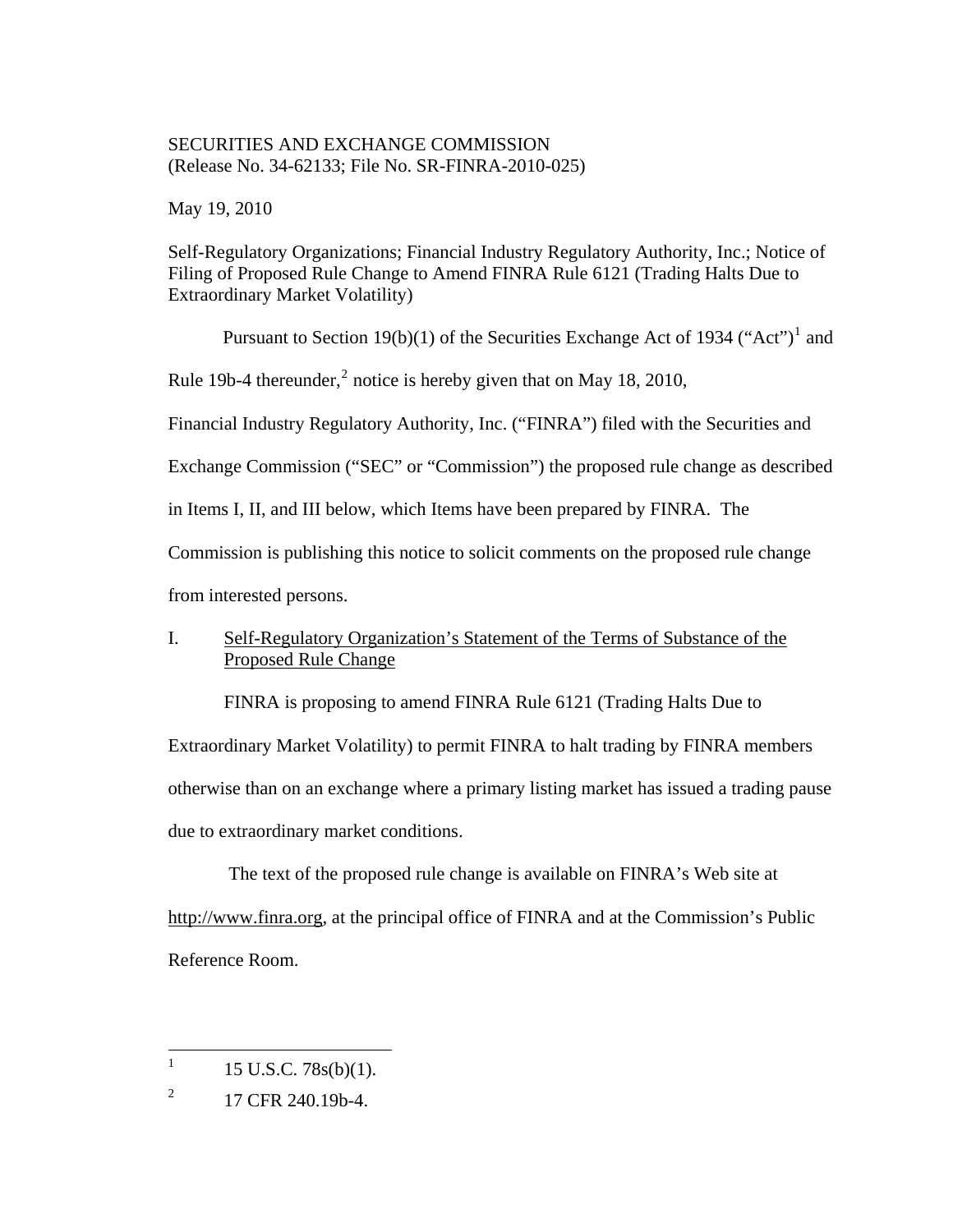II. Self-Regulatory Organization's Statement of the Purpose of, and Statutory Basis for, the Proposed Rule Change

In its filing with the Commission, FINRA included statements concerning the purpose of and basis for the proposed rule change and discussed any comments it received on the proposed rule change. The text of these statements may be examined at the places specified in Item IV below. FINRA has prepared summaries, set forth in sections A, B, and C below, of the most significant aspects of such statements.

## A. Self-Regulatory Organization's Statement of the Purpose of, and Statutory Basis for, the Proposed Rule Change

1. Purpose

 In October 2008, FINRA adopted FINRA Rule 6121 (Trading Halts Due to Extraordinary Market Volatility) to permit FINRA to halt over-the-counter ("OTC") trading of NMS stocks<sup>[3](#page-1-0)</sup> if other major U.S. securities markets initiate market-wide trading halts in response to their rules or extraordinary market conditions or if otherwise directed by the SEC. $4$  This proposed rule change was designed to further the goal of coordinated self-regulatory organization ("SRO") action to address potentially destabilizing market volatility, consistent with the circuit breaker trading halt authority of the exchanges.

 On May 18, 2010, several national securities exchanges filed new rules with the Commission to provide the exchanges with authority to issue trading pauses for individual securities if the price of such security moves 10% or more from a sale in a

<span id="page-1-0"></span> $\frac{1}{3}$ NMS stock means any NMS security other than an option. See SEC Rule 600 of Regulation NMS*.* 

<span id="page-1-1"></span><sup>4</sup> See Securities Exchange Act Release No. 58753 (October 8, 2008), 73 FR 61177 (October 15, 2008) (Notice of Filing and Immediate Effectiveness of File No. SR-FINRA-2008-048).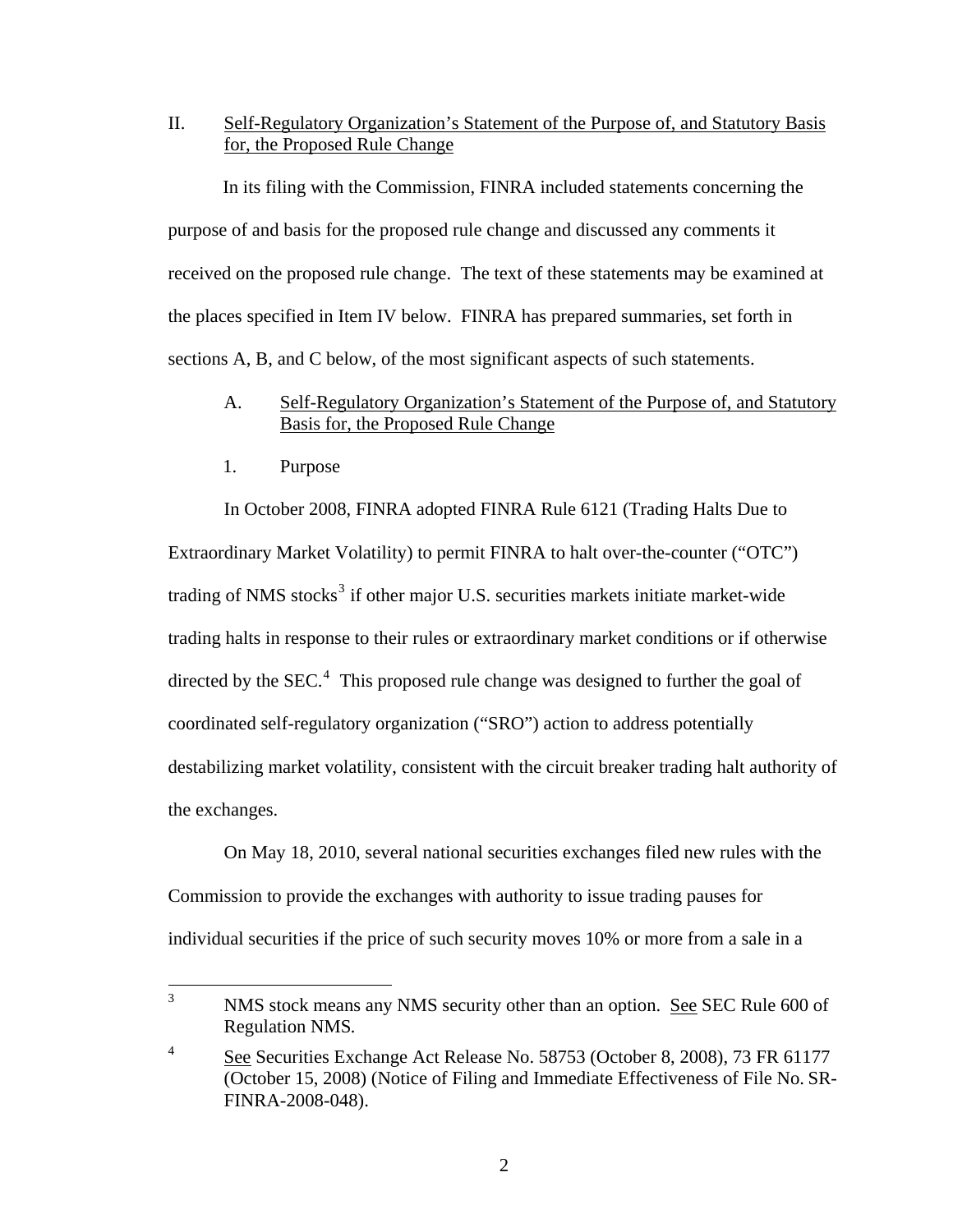preceding five-minute period. These changes would provide uniform market-wide trading pause standards for individual securities in the S&P 500® Index that experience a rapid price movement. Consistent with the exchanges' proposals and in consultation with the staff of the Commission, FINRA is proposing to amend FINRA Rule 6121 to add new Supplementary Material .01 to provide that if a primary listing market has issued an individual stock trading pause under its rules, FINRA will halt trading otherwise than on an exchange in that security until trading has resumed on the primary listing market. If, however, trading has not resumed on the primary listing market and ten minutes have passed since the individual stock trading pause message has been received from the responsible single plan processor or the primary listing market has issued notice that it cannot resume trading for a reason other than a significant imbalance, FINRA may permit the resumption of trading otherwise than on an exchange if trading has commenced on at least one other national securities exchange. Consistent with the exchanges, FINRA is proposing that this rule be implemented as a pilot set to end on December 10, 2010, so that the markets may assess the effect of the new rules on the markets. During this pilot period, the rule would be in effect only with respect to securities included in the S&P  $500^{\circ}$  Index.

 FINRA has requested that the Commission approve the proposed rule change on an accelerated basis, so that it may become operative on June 7, 2010, and fully rolled out across all eligible securities by June 14, 2010.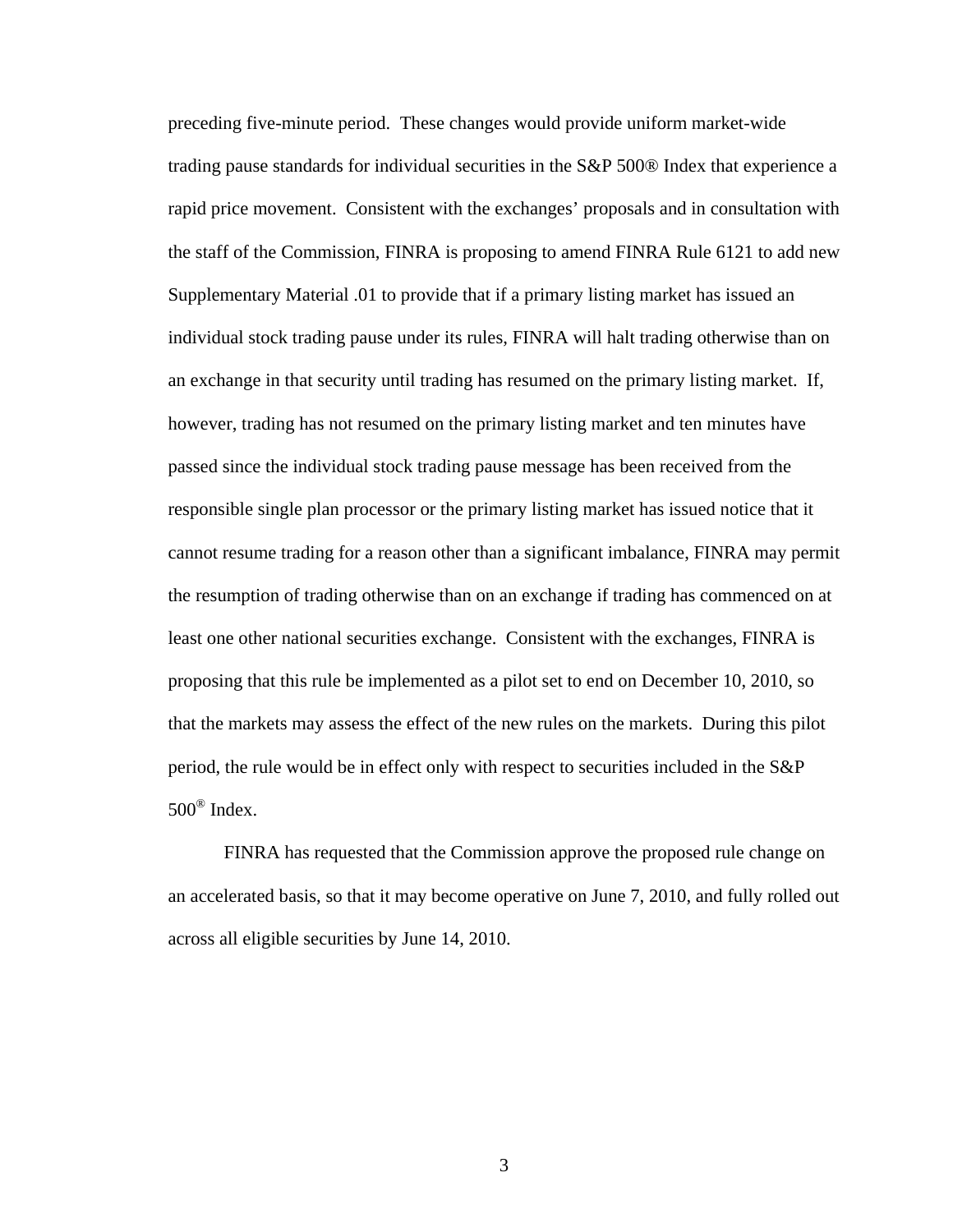### 2. Statutory Basis

FINRA believes that the proposed rule change is consistent with the provisions of Section  $15A(b)(6)$  $15A(b)(6)$  $15A(b)(6)$  of the Act,<sup>5</sup> which requires, among other things, that FINRA rules must be designed to prevent fraudulent and manipulative acts and practices, to promote just and equitable principles of trade and, in general, to protect investors and the public interest. FINRA believes that the proposed rule change is consistent with the trading pause rules of other SROs and will promote the goal of investor protection by further providing for a coordinated means to address potentially destabilizing market volatility.

#### B. Self-Regulatory Organization's Statement on Burden on Competition

FINRA does not believe that the proposed rule change will result in any burden on competition that is not necessary or appropriate in furtherance of the purposes of the Act.

## C. Self-Regulatory Organization's Statement on Comments on the Proposed Rule Change Received from Members, Participants, or Others

Written comments were neither solicited nor received.

# III. Date of Effectiveness of the Proposed Rule Change and Timing for Commission Action

Within 35 days of the date of publication of this notice in the Federal Register or within such longer period (i) as the Commission may designate up to 90 days of such date if it finds such longer period to be appropriate and publishes its reasons for so finding or (ii) as to which the self-regulatory organization consents, the Commission will:

(A) by order approve such proposed rule change, or

<span id="page-3-0"></span>5 15 U.S.C. 78o–3(b)(6).

 $\overline{a}$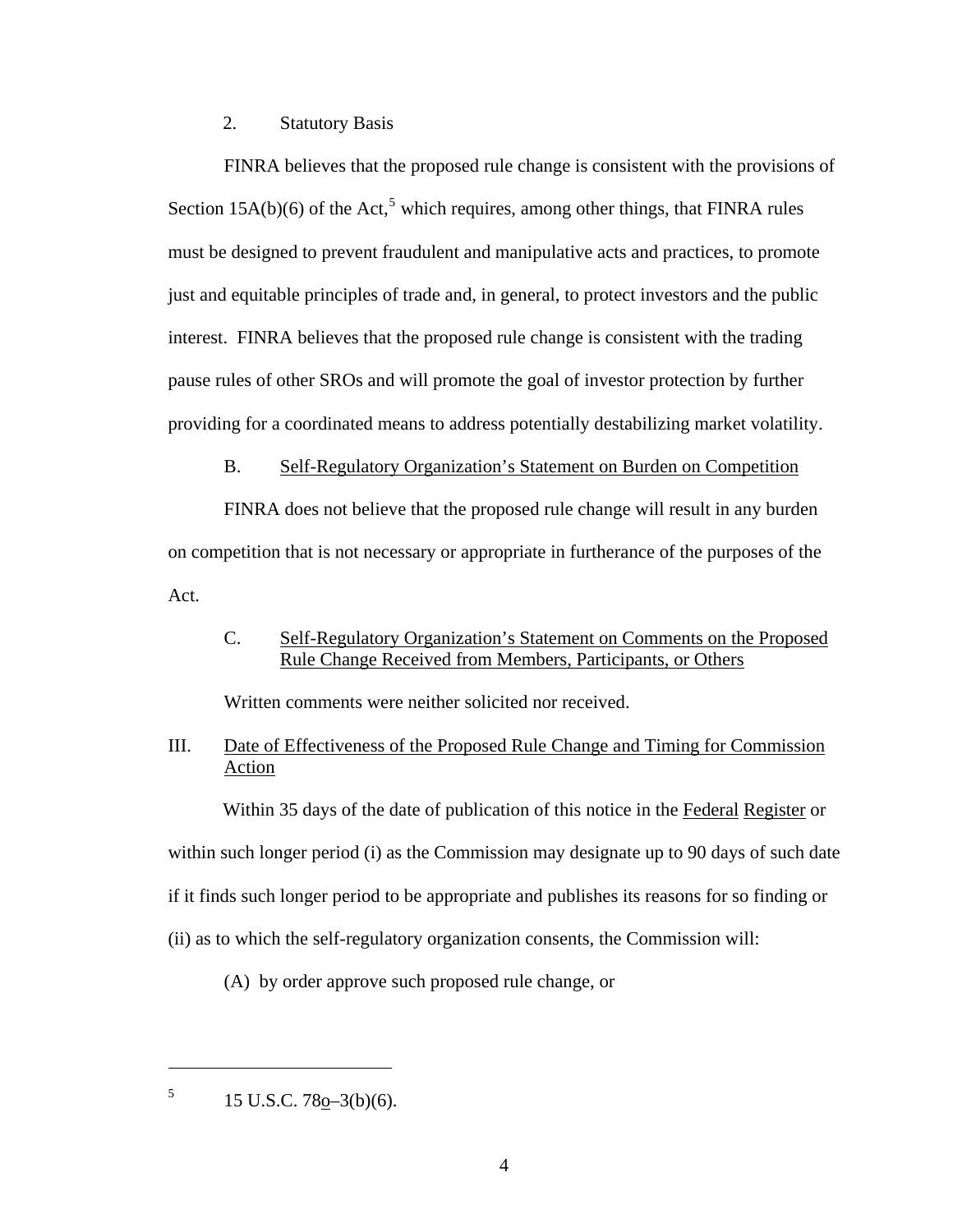(B) institute proceedings to determine whether the proposed rule change should be disapproved.<sup>[6](#page-4-0)</sup>

### IV. Solicitation of Comments

 Interested persons are invited to submit written data, views and arguments concerning the foregoing, including whether the proposed rule change is consistent with the Act. Comments may be submitted by any of the following methods:

#### Electronic Comments:

- Use the Commission's Internet comment form (http://www.sec.gov/rules/sro.shtml); or
- Send an e-mail to rule-comments@sec.gov. Please include File Number SR-FINRA-2010-025 on the subject line.

#### Paper Comments:

Send paper comments in triplicate to Elizabeth M. Murphy, Secretary, Securities and Exchange Commission, 100 F Street, NE, Washington, DC 20549-1090.

All submissions should refer to File Number SR-FINRA-2010-025. This file number should be included on the subject line if e-mail is used. To help the Commission process and review your comments more efficiently, please use only one method. The Commission will post all comments on the Commission's Internet Web site (http://www.sec.gov/rules/sro.shtml). Copies of the submission, all subsequent amendments, all written statements with respect to the proposed rule change that are filed

<span id="page-4-0"></span> $6 \qquad \qquad$ <sup>6</sup> The Commission notes that the exchange has requested accelerated approval of the filing.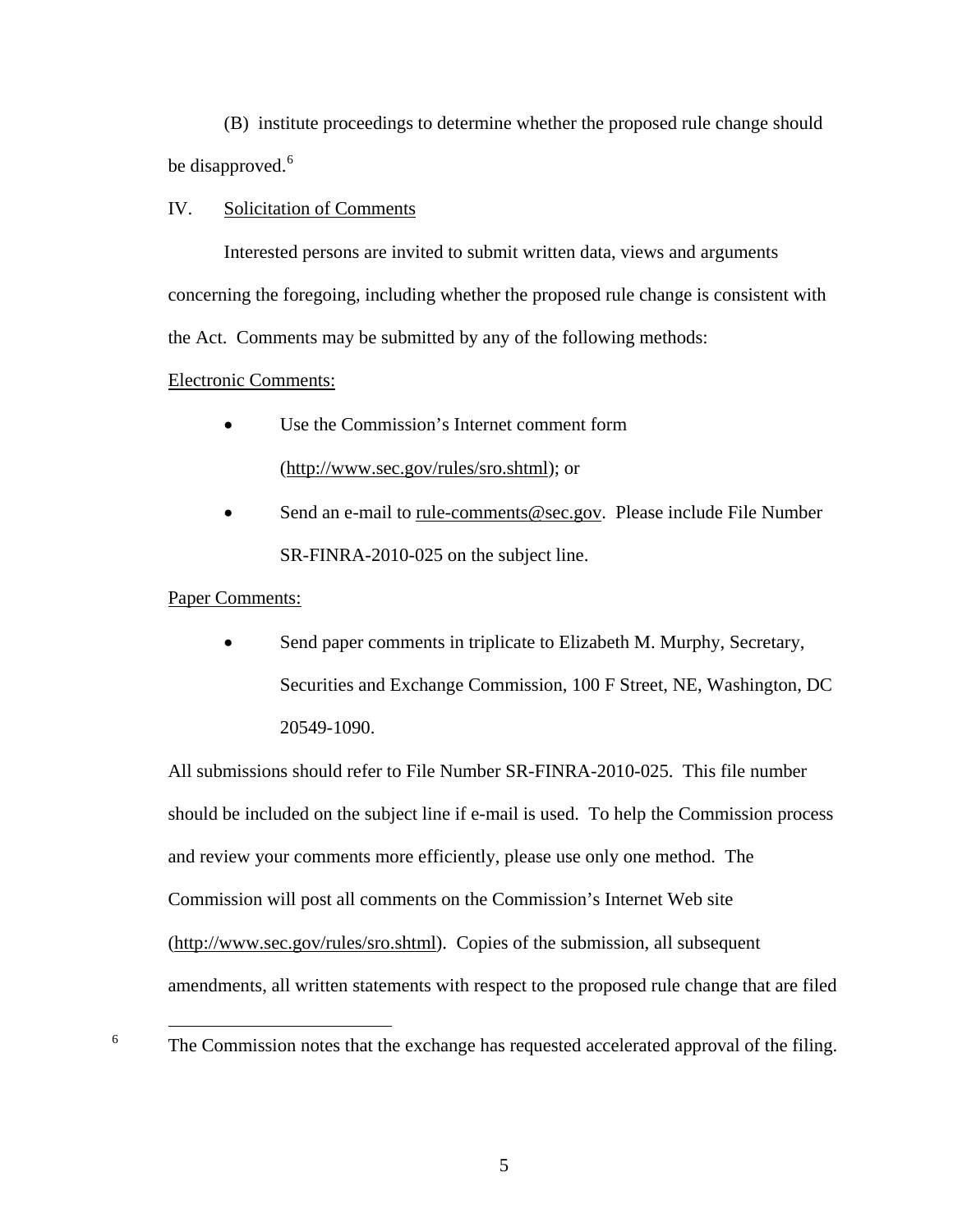with the Commission, and all written communications relating to the proposed rule change between the Commission and any person, other than those that may be withheld from the public in accordance with the provisions of 5 U.S.C. 552, will be available for Web site viewing and printing in the Commission's Public Reference Room, 100 F Street, NE., Washington, DC 20549, on official business days between the hours of 10 a.m. and 3 p.m. Copies of such filing also will be available for inspection and copying at the principal office of FINRA. All comments received will be posted without change; the Commission does not edit personal identifying information from submissions. You should submit only information that you wish to make available publicly. All